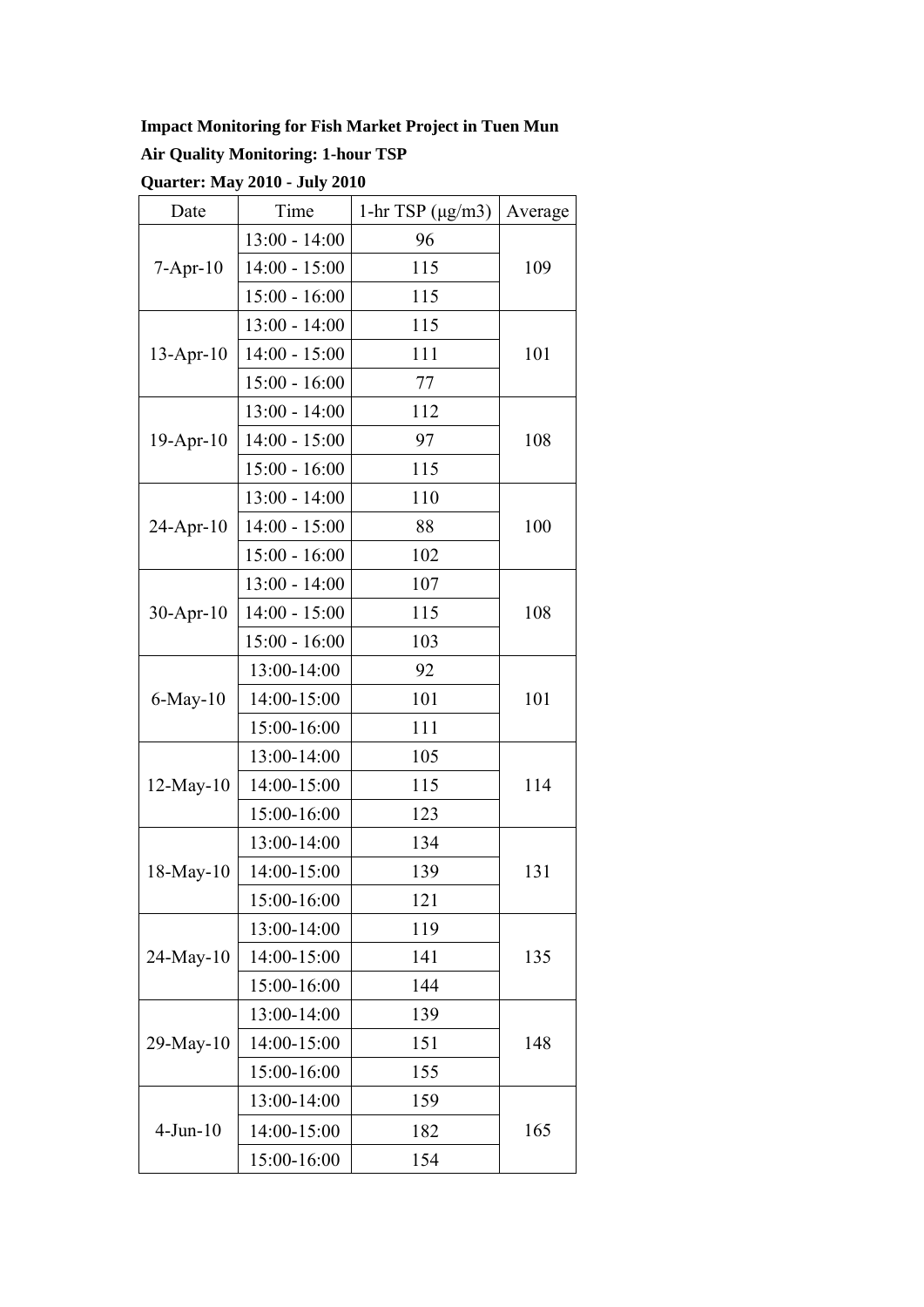| $10$ -Jun- $10$  | 13:00-14:00     | 128 |     |
|------------------|-----------------|-----|-----|
|                  | 14:00-15:00     | 126 | 123 |
|                  | 15:00-16:00     | 116 |     |
| $15$ -Jun- $10$  | 13:00-14:00     | 115 |     |
|                  | 14:00-15:00     | 106 | 112 |
|                  | 15:00-16:00     | 115 |     |
|                  | 13:00-14:00     | 95  |     |
| $21$ -Jun- $10$  | 14:00-15:00     | 95  | 94  |
|                  | 15:00-16:00     | 91  |     |
|                  | 13:00-14:00     | 82  |     |
| $26$ -Jun- $10$  | 14:00-15:00     | 92  | 92  |
|                  | 15:00-16:00     | 101 |     |
|                  | $13:00 - 14:00$ | 136 |     |
| $2-Jul-10$       | $14:00 - 15:00$ | 134 | 124 |
|                  | $15:00 - 16:00$ | 101 |     |
| $8-Jul-10$       | $13:00 - 14:00$ | 92  |     |
|                  | $14:00 - 15:00$ | 106 | 102 |
|                  | $15:00 - 16:00$ | 109 |     |
|                  | $13:00 - 14:00$ | 117 |     |
| $14$ -Jul- $10$  | $14:00 - 15:00$ | 112 | 109 |
|                  | $15:00 - 16:00$ | 98  |     |
| $20$ -Jul- $10$  | $13:00 - 14:00$ | 115 |     |
|                  | $14:00 - 15:00$ | 85  | 92  |
|                  | $15:00 - 16:00$ | 75  |     |
| $26$ -Jul- $10$  | $13:00 - 14:00$ | 117 |     |
|                  | $14:00 - 15:00$ | 122 | 118 |
|                  | $15:00 - 16:00$ | 114 |     |
| $31 -$ Jul $-10$ | $13:00 - 14:00$ | 91  | 104 |
|                  | $14:00 - 15:00$ | 112 |     |
|                  | $15:00 - 16:00$ | 109 |     |